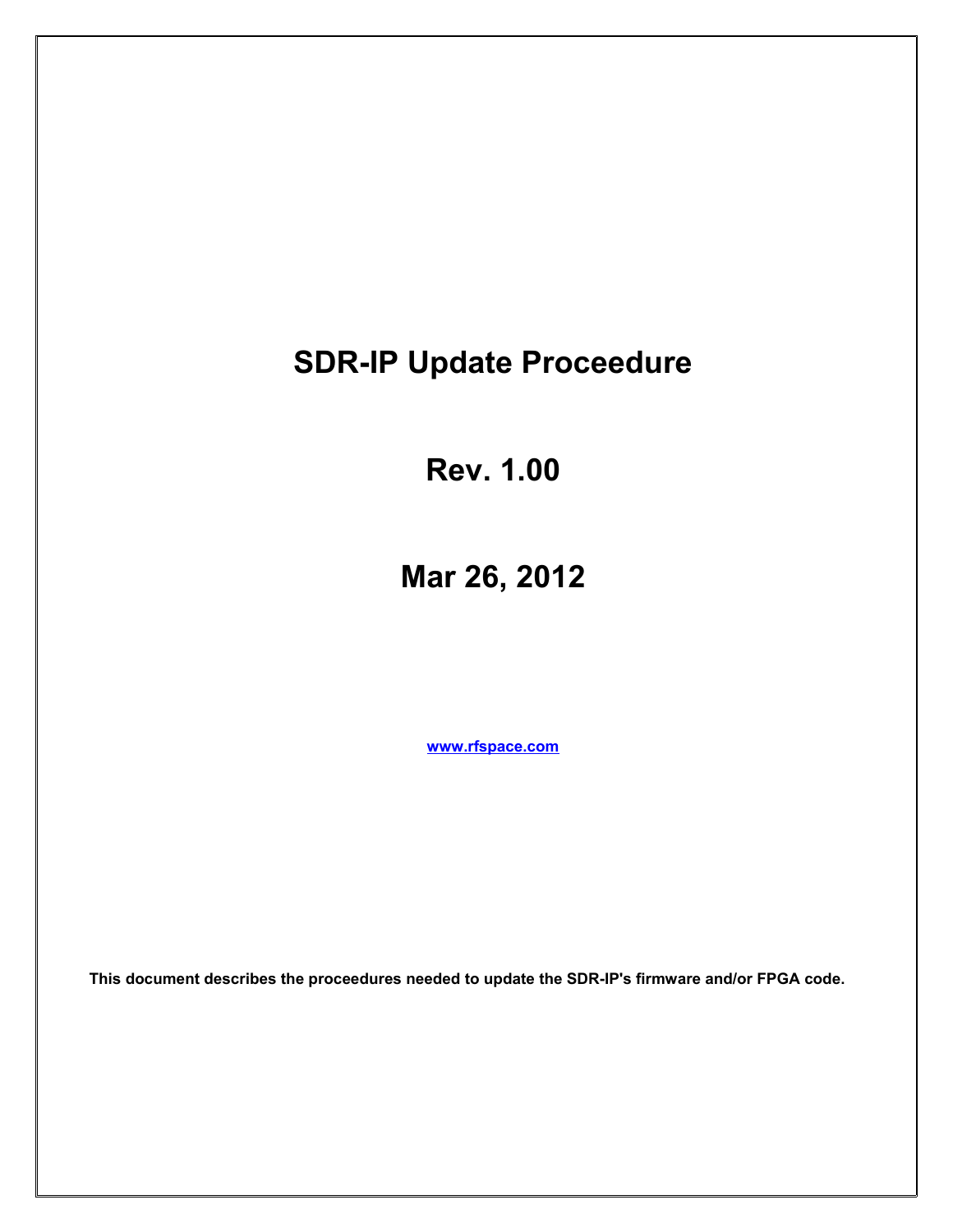# **Table of Contents**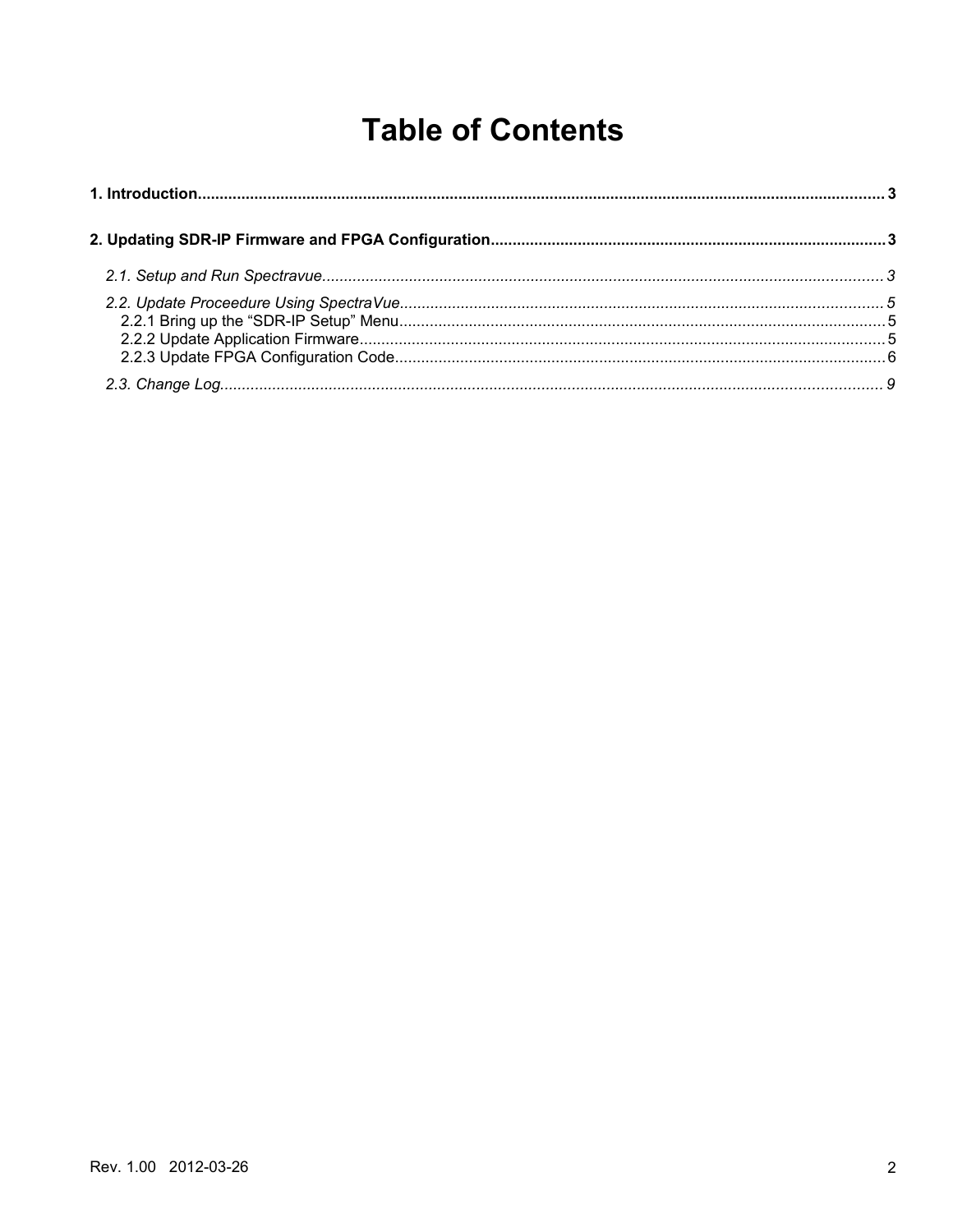## **1. Introduction**

From time to time new features will be made available to the SDR-IP user that will require an update to the internal SDR-IP firmware.

The SDR-IP internal code can be updated by the user to add features or enhancements. There are two types of updatable code in the SDR-IP. The operational firmware runs on a microprocessor and controls the overall functionality of the device and various modes of operation. The FPGA code contains code that implements hardware functionality and is loaded into a Field Programmable Gate Array.

Both code sections can be updated by the user with the SpectraVue control program. This program is a Windows program and can be downloaded and installed for free. It also is included with the SDR-IP when purchased but it is recommended to download the latest version since the original included CD may be out of date.

<http://rfspace.com/RFSPACE/SpectraVue.html>

# **2. Updating SDR-IP Firmware and FPGA Configuration**

### *2.1.Setup and Run Spectravue*

The first step is to install Spectravue if it is not already installed. Simply run the .exe file in the spectravueinstall.zip file and follow the install steps. (If already using SpectraVue and the SDR-IP is connected and working, skip to Step 2.2)

Connect the SDR-IP to your network and power it up.

Select the SDR-IP as the Input device from the top menu.



Click on the "SDR-IP Setup" Menu then click on the "Find" button.

| <b>SDR-IP Setup</b>                                                                                                                                                                                                                                                                                                             |                                                                                                                                          |                                                                                                                                                                                                                                                  |
|---------------------------------------------------------------------------------------------------------------------------------------------------------------------------------------------------------------------------------------------------------------------------------------------------------------------------------|------------------------------------------------------------------------------------------------------------------------------------------|--------------------------------------------------------------------------------------------------------------------------------------------------------------------------------------------------------------------------------------------------|
| Update Firmware<br>D/A Output Mode<br>$C$ Off<br>C. A/D Track<br>NCO Track<br>C Noise Gen                                                                                                                                                                                                                                       | 80000000<br>A/D Sample Freq(Hz)<br>A/D Setup<br>$\nabla$ Dither<br>$\overline{\triangledown}$ PGA<br>$\overline{0}$<br>Offset            | Ref 10000000<br>Calc<br>Meas 10000000<br>Network Setup<br><b>IP Address</b><br>$192$ .<br>$168$ .<br>$-119$<br>$\overline{1}$<br>50006<br>Port<br>Find                                                                                           |
| SDR-IP Sample Rate<br>$32$ KH <sub>z</sub><br>50 KH <sub>z</sub><br>$100$ KH <sub>z</sub><br>$200$ KH <sub>z</sub><br>500 KHz<br>G<br>800 KHz<br>1.0 MHz<br>1.142857 MHz<br>1.3333 MHz<br>2.00 MHz(16 Bit)<br>2.00 MHz Full BW<br>C 80.0 MHz(real mode)<br>$^-$ Use 16 Bit for All<br>160<br>450000<br>Decimation<br>Useable BW | Input BP Filter Mode<br>Auto<br><b>RF</b> Attenuator<br>G<br>0 dB<br>$-10dB$<br>$-20dB$<br>ි -30 dB<br>Calibrated Screen<br>0K<br>Cancel | Trigger In Setup<br>$G$ Off<br>Neg Edge Sync<br>Pos Edge Sync<br>Low Level Sync<br>High Level Sync<br>Mute Low Level<br>Mute High Level<br>Continuous After Trig<br>Trigger Output Mode<br>$G$ Off<br>C Run State<br>C Run Toggle<br>Sample Rate |
| FPGA Config=1 ID=1 Rev=4 Std FPGA Config                                                                                                                                                                                                                                                                                        |                                                                                                                                          |                                                                                                                                                                                                                                                  |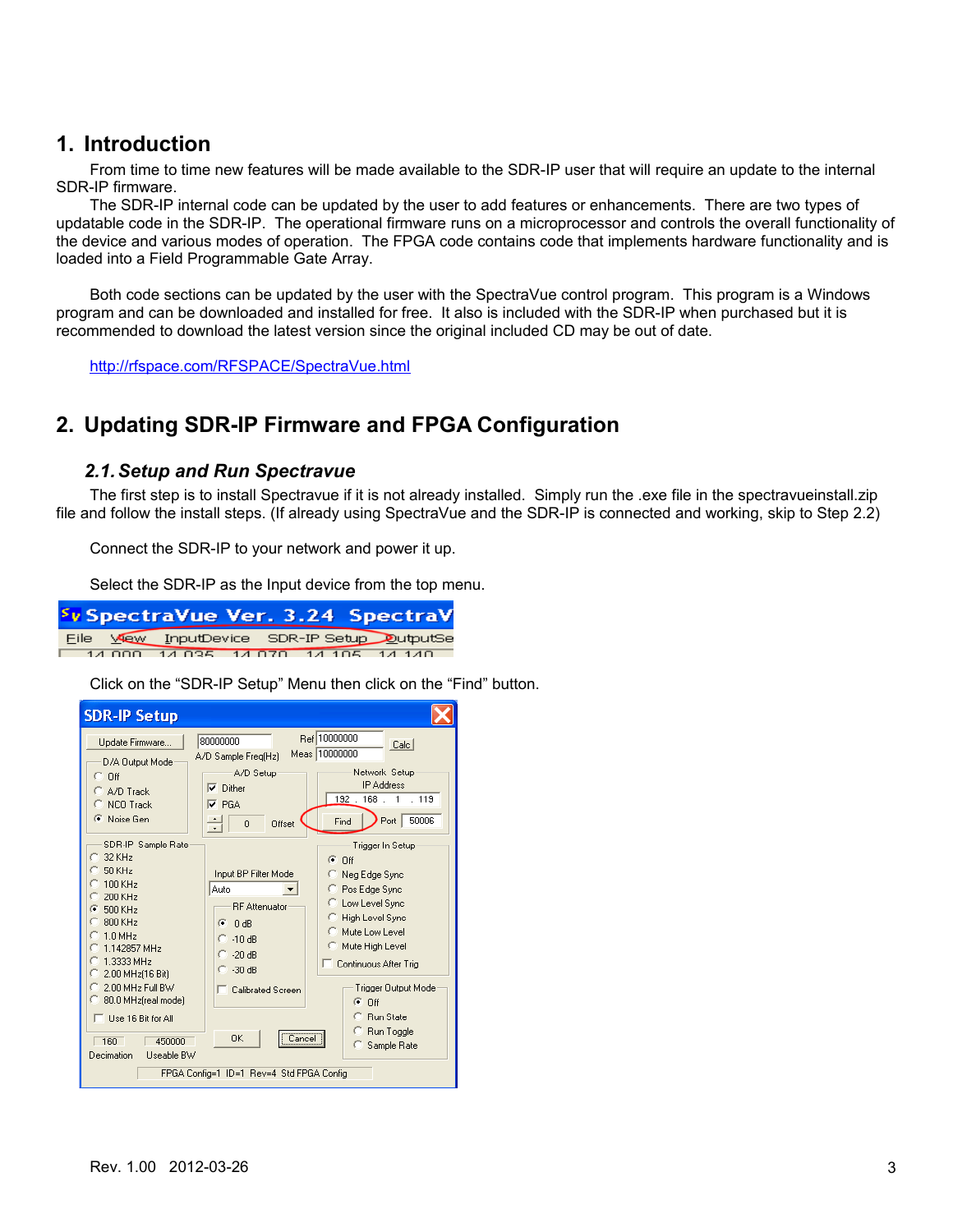The following menu should pop up listing the SDR-IP that is on your network. Select and press Select to exit the menu.

| <b>SDR Select</b>                                                                  |
|------------------------------------------------------------------------------------|
| (In Use) Device = SDR-IP Serial Number = IP000041 IP = 192.168.1.119, Port = 50006 |
| Click on Desired Device and Press Select Button<br>Refresh List<br>Select<br>\     |

 If it does not show up then one needs to make sure the SDR-IP is configured correctly for your network. The default SDR-IP uses DHCP to automatically be assigned an IP address. A setup utility "SdrNetSetup" can be used to change or examine the SDR-IP network settings.

<http://sourceforge.net/projects/sdrnetsetup/>

Pressing down on the switch on the back of the SDR-IP will provide a voice output of its current IP address and Port.

After the SDR-IP is found and selected, click on "OK" and make sure the SDR-IP is connected and runs correctly.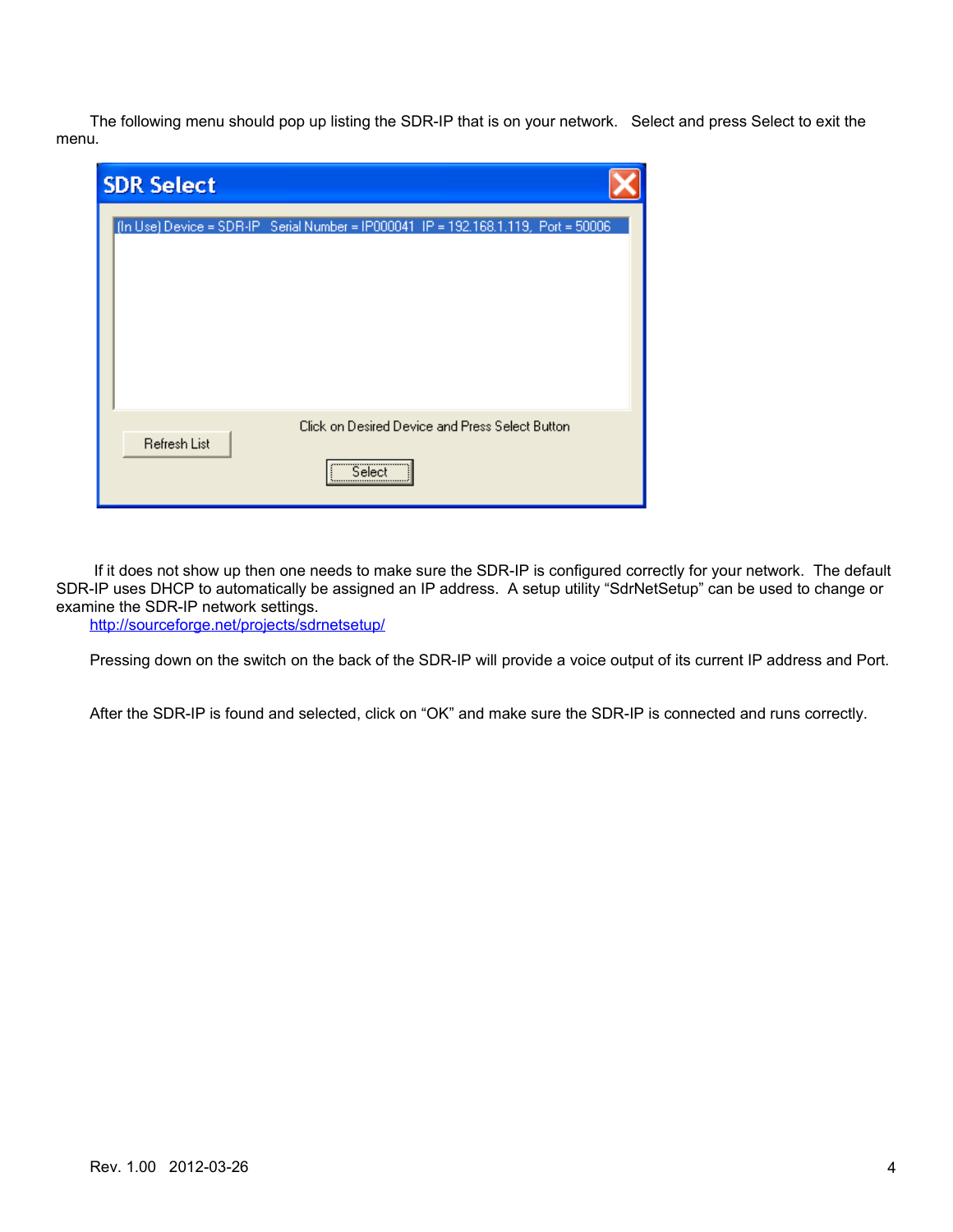## *2.2.Update Proceedure Using SpectraVue*

#### **2.2.1 Bring up the "SDR-IP Setup" Menu**

Click on the "Update Firmware" button.

| <b>SDR-IP Setup</b>                                                                                                                                                                               |                                                                                                                                                                     |                                                                                                                                                                                                                                   |
|---------------------------------------------------------------------------------------------------------------------------------------------------------------------------------------------------|---------------------------------------------------------------------------------------------------------------------------------------------------------------------|-----------------------------------------------------------------------------------------------------------------------------------------------------------------------------------------------------------------------------------|
| Update Firmware<br>D/A Output Mode<br>$C$ Off<br>C A/D Track<br>NCO Track<br>C Noise Gen<br>SDR-IP Sample Rate<br>32 KHz<br>50 KHz<br>100 KHz<br>$200$ KH <sub>z</sub><br>G<br>500 KHz<br>800 KHz | 80000000<br>A/D Sample Freq(Hz)<br>A/D Setup<br>$\nabla$ Dither<br>$\nabla$ PGA<br>0<br>Offset<br>Input BP Filter Mode<br>Auto<br><b>RF</b> Attenuator<br>G<br>0 dB | Ref 10000000<br>Calc<br>Meas 10000000<br>Network Setup<br><b>IP Address</b><br>192.168.1<br>.119<br>50006<br>Port<br>Find<br>Trigger In Setup<br>G.<br>Off<br>Neg Edge Sync<br>Pos Edge Sync<br>Low Level Sync<br>High Level Sync |
| $1.0$ MHz<br>1.142857 MHz<br>1.3333 MHz<br>2.00 MHz(16 Bit)<br>O<br>2.00 MHz Full BW<br>O<br>80.0 MHz(real mode)<br>o<br>Use 16 Bit for All<br>160<br>450000<br>Decimation<br>Useable BW          | $C = 10dB$<br>$-20$ dB<br>$-30dB$<br>Calibrated Screen<br>Cancel<br><b>n</b> <sub>K</sub><br>FPGA Config=1 ID=1 Rev=4 Std FPGA Config                               | Mute Low Level<br>Mute High Level<br>Continuous After Trig<br>Trigger Output Mode<br>$G$ Off<br><b>Bun State</b><br>Run Toggle<br>Sample Rate                                                                                     |

#### **2.2.2 Update Application Firmware**

If updating the Application Firmware, click on the "App Firmware" selection.

| <b>Device Firmware Update</b>                                                       |                                                                                                    |
|-------------------------------------------------------------------------------------|----------------------------------------------------------------------------------------------------|
| App Firmware<br>Flash Size = 0x40000<br>Flash Page = 0x100<br>$Flash Sect = 0x4000$ | C FPGA Cfg 1 C FPGA Cfg 2<br>$Cfq Size = 0x100000$<br>$Cfq$ Page = $0x100$<br>$Cfq Size = 0x50000$ |
| Open File<br><b>Current Firmware Version</b><br>1.06                                | SDRIPfirmware106.hex<br>Current Boot Version<br>1.10<br><b>ASCP</b> Version<br>0.07                |
| Device Serial Number<br>Idle                                                        | SDR-IP IP000041                                                                                    |
| $F_{\text{sat}}$                                                                    | <b>START</b>                                                                                       |

Make sure the status is "Idle" then click on the "Open File..." button to select the new firmware file to use. Browse to wherever the new firmware file has been stored. The file will have a suffix of .hex and a name such as "SDRIPfirmware\_xxx.hex" where xxx is the version number.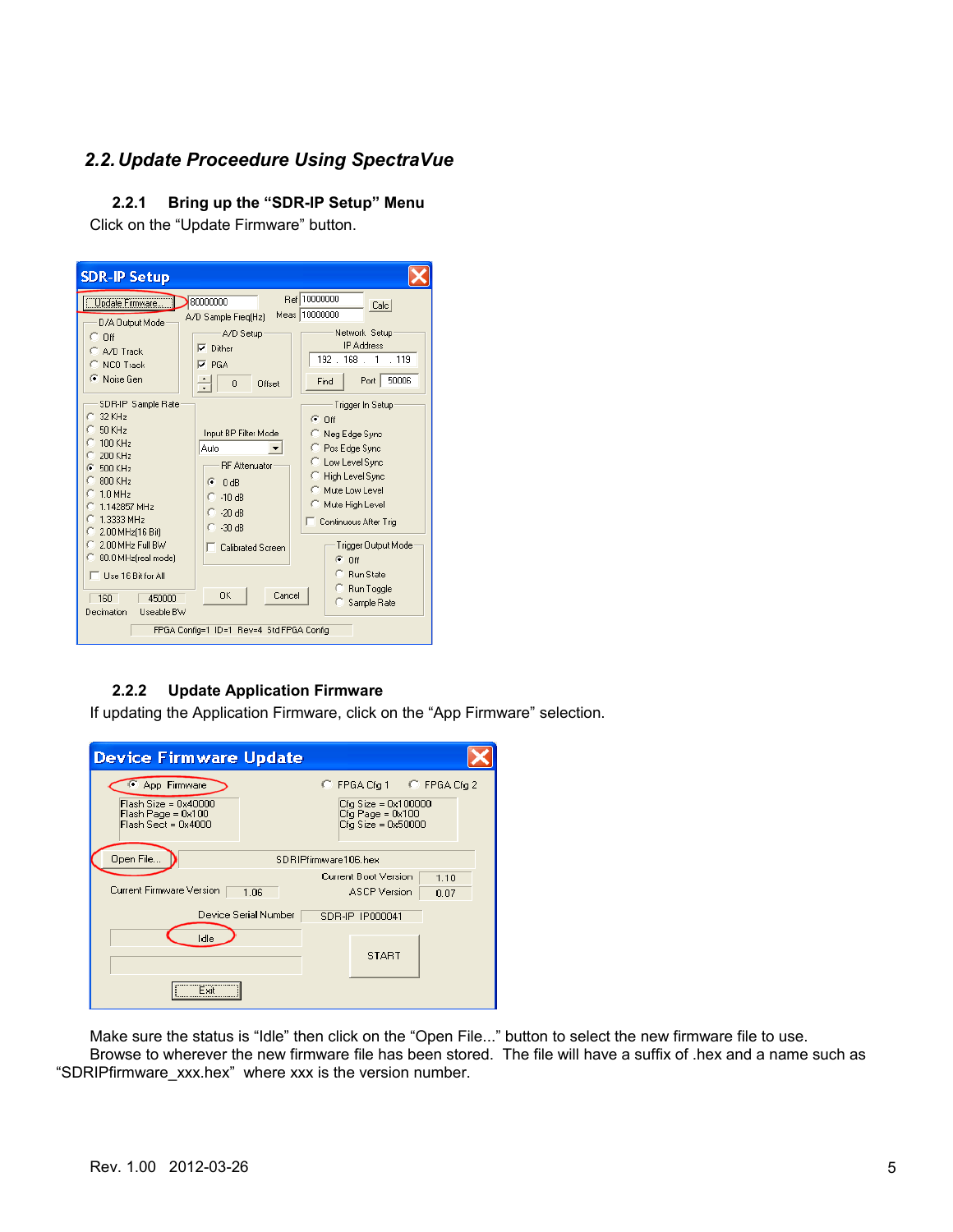After selecting the file, its name should appear in the menu. If not then either it is the wrong file or the SDR-IP is not connected. The "Start" button should now be active and you can press it to begin the update proceedure.

| <b>Device Firmware Update</b>                                                     |                                                                                             |
|-----------------------------------------------------------------------------------|---------------------------------------------------------------------------------------------|
| App Firmware<br>Flash Size = 0x40000<br>Flash Page = 0x100<br>Flash Sect = 0x4000 | FPGA Cfg 1 C FPGA Cfg 2<br>Cfg Size = 0x100000<br>Cfg Page = 0x100<br>Cfg Block = 0x50000   |
| Open File<br>Current Firmware Version                                             | SDRIPfirmware106.hex<br>Current Boot Version<br>1.10<br>1.06<br><b>ASCP</b> Version<br>0.07 |
| Programming Device<br>Exit                                                        | Device Serial Number<br>SDR-IP IP000041<br><b>START</b>                                     |

After programming, the SDR-IP will disconnect then reconnect. Press exit and the code should be ready to use. (Note the "Current Firmware Version" displayed in the menu is not updated until you exit and go back into the menu)

### **2.2.3 Update FPGA Configuration Code**

If updating the FPGA Configuration code, click on either "FPGA Cfg 1" or "FPGA Cfg 2" selection.

The SDR-IP holds three separate FPGA configurations.

Config 0 is fixed and not upgradeable and is useful as a known good backup in case the other configurations are not programmed or programmed incorrectly.

Config 1 is the factory default but can be upgraded by the user.

Config 2 can be updated by the user.

configuration that you desire.

Config 1 and 2 can hold two different FPGA configurations either being selectable using the SDRNetSetup program. The default setup uses FPGA Cfg 1 so one could program the new version into "FPGA Cfg 2" and be able to go back to the old version if desired. Be sure to select Config 1 or Config 2 using SDRNetSetup to insure you are using the

| <b>Device Firmware Update</b>                                     |                                                                |
|-------------------------------------------------------------------|----------------------------------------------------------------|
| C App Firmware                                                    | FPGA Cfg 1<br>C FPGA Cfg 2                                     |
| Flash Size = 0x40000<br>Flash Page = 0x100<br>Flash Sect = 0x4000 | Cfg Size = 0x100000<br>Cfg Page = 0x100<br>Cfg Block = 0x50000 |
| Open File                                                         | sdrip_std_rev4.bit                                             |
|                                                                   | Current Boot Version<br>1.10                                   |
| Current Firmware Version<br>n nn                                  | <b>ASCP</b> Version<br>0.01                                    |
|                                                                   | Device Serial Number   SDR-IP Boot IP000041                    |
| Idle                                                              |                                                                |
|                                                                   | START                                                          |
| Exit                                                              |                                                                |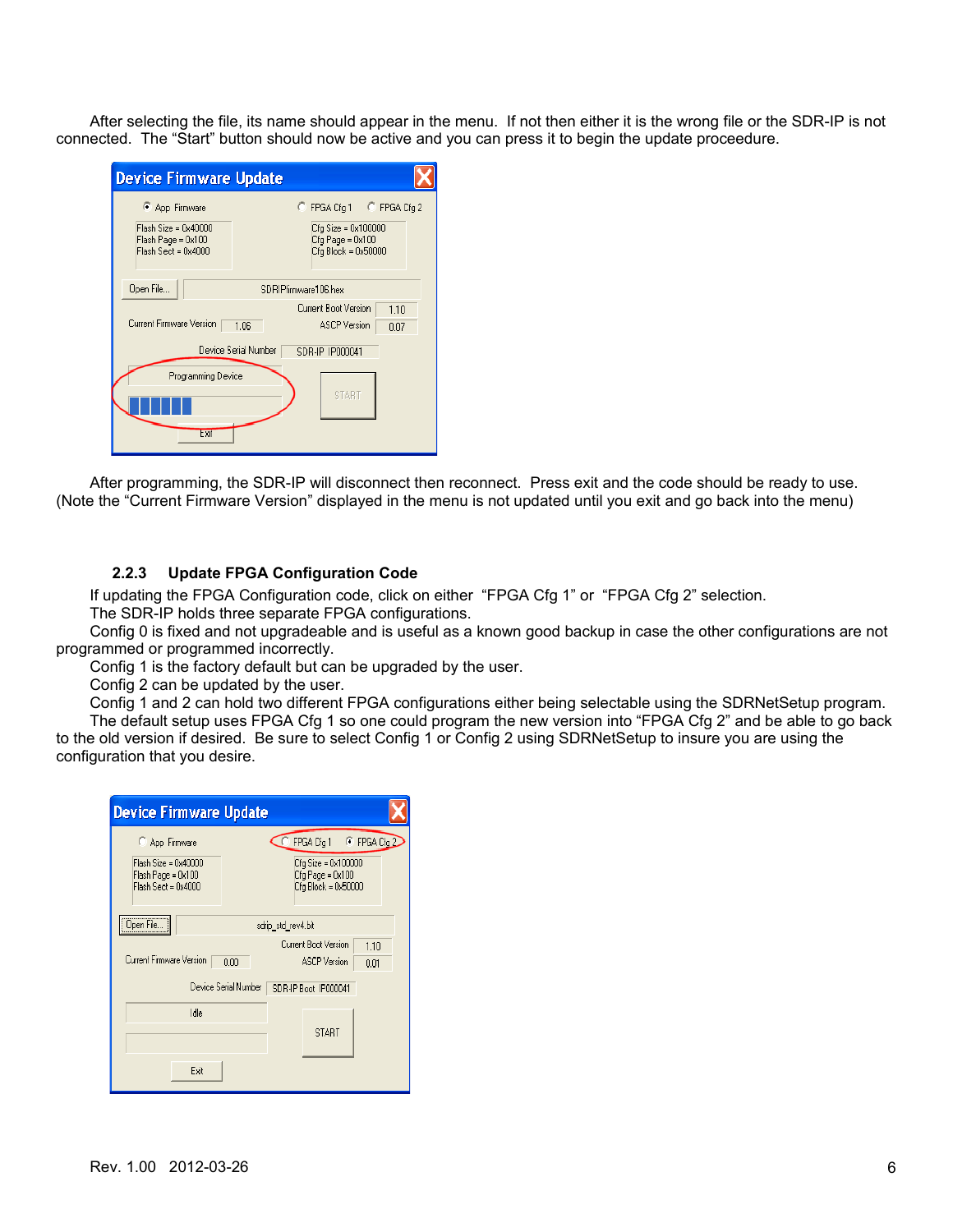Make sure the status is "Idle" then click on the "Open File..." button to select the new fpga configuration file to use. Browse to wherever the new configuration file has been stored. The file will have a suffix of .bit and a name such as "SDR-IP\_std\_revxxx.bit" where xxx is the version number.

After selecting the file, its name should appear in the menu. If not then either it is the wrong file or the SDR-IP is not connected. The "Start" button should now be active and you can press it to begin the update proceedure.

| <b>Device Firmware Update</b>                                                         |                                                                                             |
|---------------------------------------------------------------------------------------|---------------------------------------------------------------------------------------------|
| C App Firmware<br>$Flash Size = 0x40000$<br>Flash Page = 0x100<br>Flash Sect = 0x4000 | C FPGA Cfq 1 G FPGA Cfq 2<br>Cfg Size = 0x100000<br>Cfg Page = 0x100<br>Cfg Block = 0x50000 |
| Open File<br>Current Firmware Version<br>0.00                                         | sdrip_std_rev4.bit<br><b>Current Boot Version</b><br>1.10<br><b>ASCP</b> Version<br>0.01    |
| Device Serial Number                                                                  | SDR-IP Boot IP000041                                                                        |
| Programming Device<br>Exit                                                            | <b>START</b>                                                                                |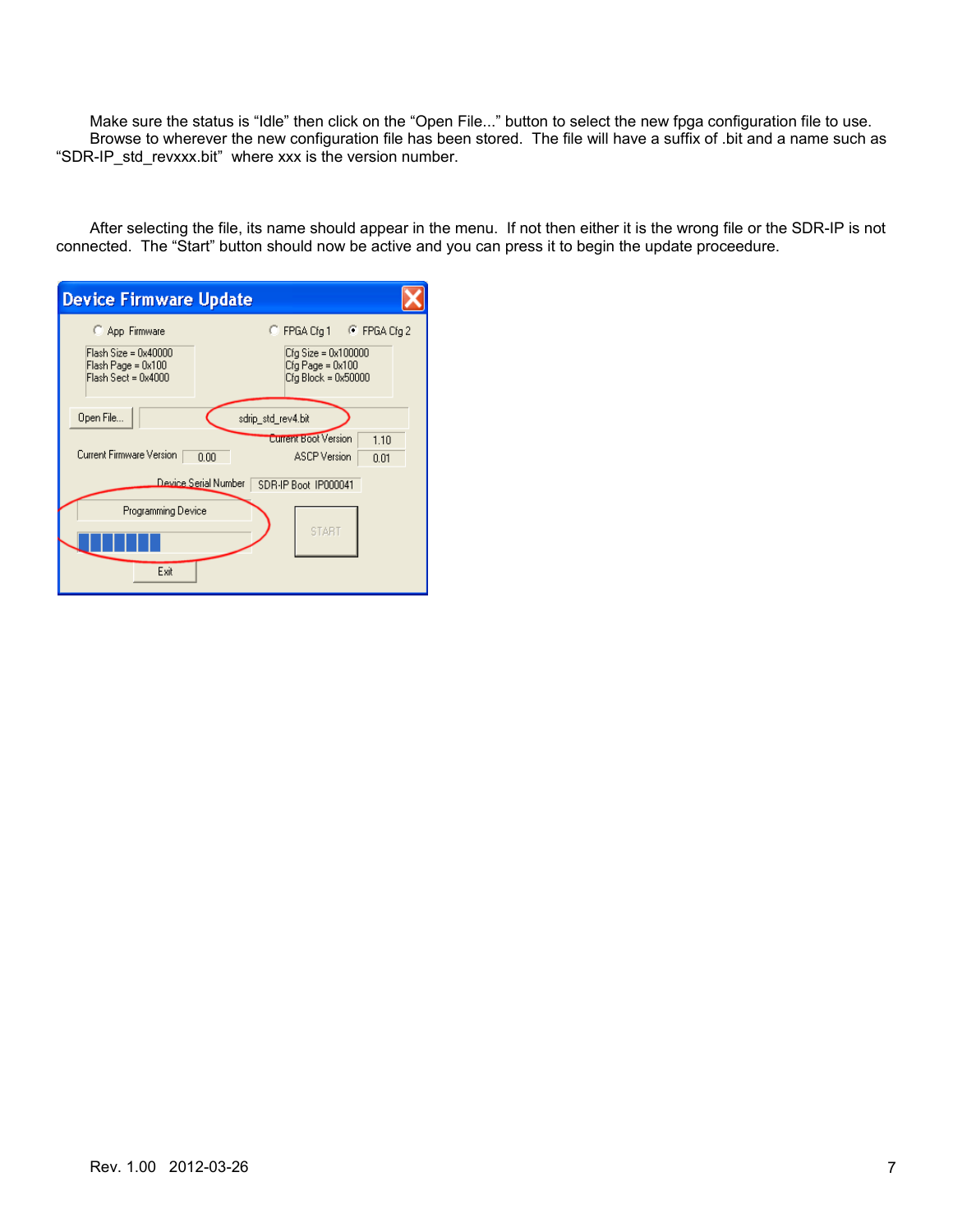After programming, the SDR-IP will disconnect then reconnect. Press exit and the code should be ready to use. (Note the FPGA configuration Version is not displayed in this menu) Run the SdrNetSetup program to select and verify that the new FPGA configuration is selected.

| <b>A</b> Device Setup                                                                                                                                                  |  |
|------------------------------------------------------------------------------------------------------------------------------------------------------------------------|--|
| Device = SDR-IP Serial Number = IP000041 MAC = $00:50:c2:bb:80:29$<br>Firmware Vereion = 1.06 Boot Version = 1.1 HW Version = 1<br>FPGAID = 1 FPGA Rev. = $4$ Options: |  |
| <b>☑ Use DHCP</b><br>$192$ 168<br><b>TCP IP Adr</b><br>1<br>  119                                                                                                      |  |
| 50006<br><b>TCP Port</b>                                                                                                                                               |  |
| $255 - 255 - 255$<br><b>SubNet Mask</b><br>0                                                                                                                           |  |
| $\vert$ 168 $\vert$ <sub>-</sub><br>GateWay IP<br>$192$ .<br>1<br>1                                                                                                    |  |
| Use Alternate Data Destination UDP Address                                                                                                                             |  |
| $192$ 168<br>50000<br><b>UDP Adr</b><br>$\mathbf{1}$<br>123<br><b>UDP Port</b>                                                                                         |  |
| O FPGA Config 0                                                                                                                                                        |  |
| $\bigcirc$ FPGA Config 1                                                                                                                                               |  |
| ⊙ FPGA Config 2                                                                                                                                                        |  |
| Cancel<br>OK                                                                                                                                                           |  |